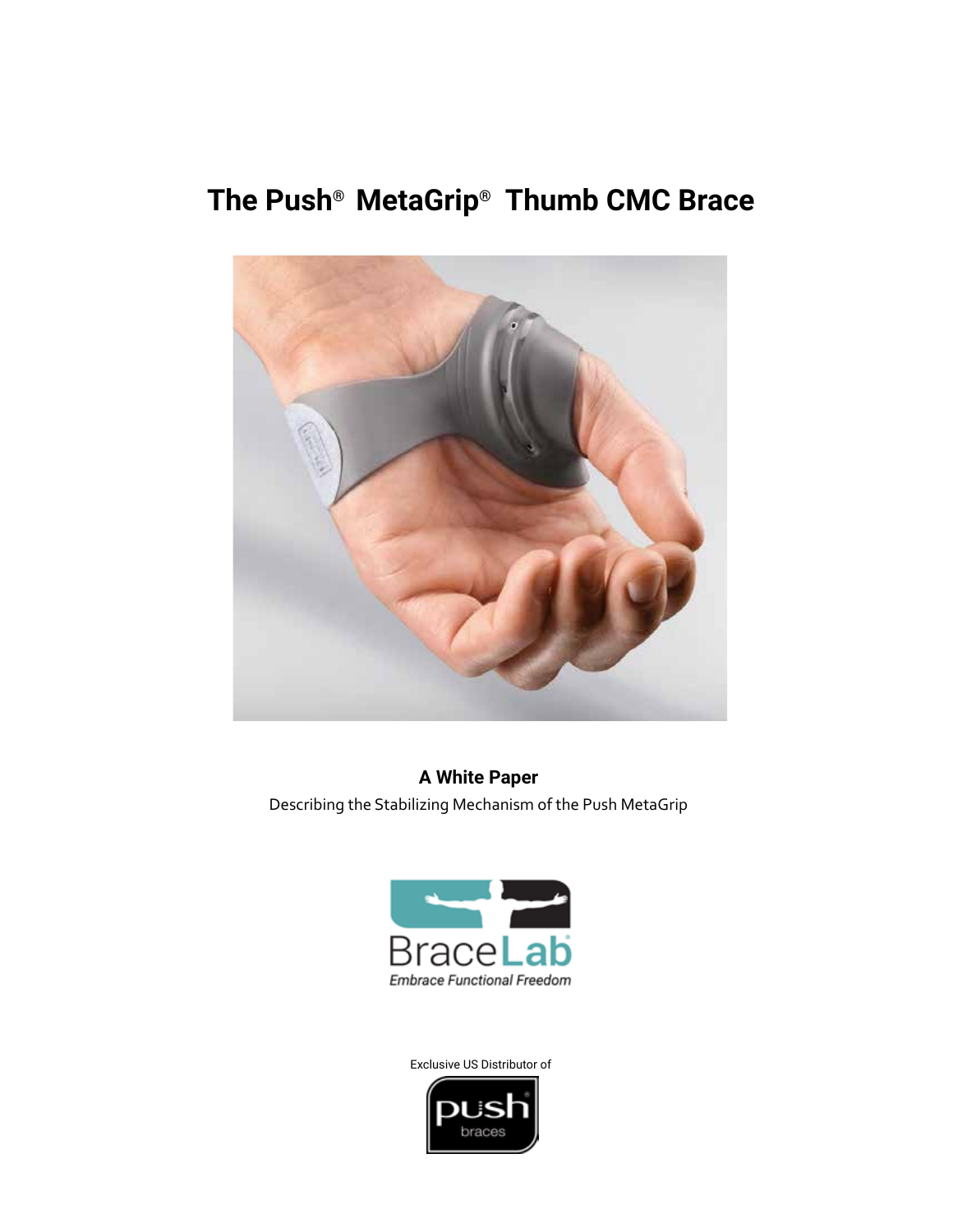## **To the reader:**

- The terms brace, splint, and orthosis are synonymous; the term brace is used in this paper.
- The joint at the base of the thumb has multiple names: 1) carpometacarpal or CMC joint, 2) basal joint, 3) trapezialmetacarpal or TM joint, and 4) trapeziometacarpal joint or TMJ. The term CMC joint is used in this paper.
- The brace described in this paper is called the Push MetaGrip in the US and Push ortho Thumb CMC outside the US.

# **Thumb CMC Osteoarthritis**

Osteoarthritis (OA) of the joint at the base of the thumb, the carpometacarpal (CMC) joint, causes pain with resisted thumb motions and particularly with forceful pinching (Figure 1). *This creates difficulty with everyday tasks* such as twisting open a jar lid, turning a key in a lock, turning doorknobs, sustained pinching or writing, picking up a large book, holding a cup of tea/cof-



fee, doing needlework/hand crafts, carrying a heavy object, playing golf/tennis and using scissors, etc.<sup>1-4</sup>

Approximately one in four older women and one in twelve older men have osteoarthritis of this essential base joint.<sup>2,3,5-10</sup> Pain and disability are significantly higher among patients with thumb CMC OA than those without $11$  and this joint ranks as the most common site of upper extremity surgery related to osteoarthri $t$ is.<sup>1,2,9,12</sup>

**Figure 1:** X-ray view of a right thumb with osteoarthritis of the thumb CMC joint (circle).

## Development of Thumb CMC OA

The thumb CMC joint has a large range of motion enabled by the inherently lax joint ligaments (Figure 2). When thumb CMC joint osteoarthritis develops, the ligaments supporting the joint become insufficient and pathological joint motion develops.



**Figure 2:** The range of motion of the thumb CMC joint from a position of full extension (left) to full flexion (right).

The pull of the strong thumb muscles against these inadequate ligaments results in the most common pathological motion at the CMC joint: dorsal translation. Dorsal translation is movement of the first metacarpal bone as it slides on the stationary trapezium in the direction of the dorsum (top) of the thumb (Figure 3).



**Figure 3:** This schematic drawing of a left thumb illustrates the movement of the thumb metacarpal on the trapezium (red dotted line is dorsum of the thumb). A) Normal thumb CMC joint at rest with metacarpal and trapezium in alignment, B) Normal thumb CMC joint flexion; note the bones remain in alignment and C) Thumb CMC joint with osteoarthritis where first metacarpal base moves out of alignment in dorsal direction (dorsal translation) while the metacarpal head flexes forward.

Dorsal translation occurs when the thenar muscles contract: the thumb metacarpal tilts; the distal end of the bone moves toward the palm and the proximal end moves dorsally (Figure 3C). It is believed that this shift of motion, even slight, creates pain. In the early stages of thumb CMC osteoarthritis dorsal translation represents a small shift in joint alignment. As osteoarthritis progresses, the metacarpal base moves further and further dorsally, and may even dislocate relative to the trapezium.<sup>9</sup>

# **Bracing CMC Osteoarthritis**

*Bracing the osteoarthritic thumb CMC joint is standard non-surgical care for pain relief.* 1,2,7,11-24 Both the National Collaborating Centre for Chronic Conditions in the UK and the evidence-based European League against Rheumatism recommend bracing as part of treatment.<sup>15,25</sup>

Numerous studies have investigated the effect of bracing on pain and function but none include a definition of the primary kinematic function of any brace. In other words, apart from general immobilization of the thumb CMC joint, there is no explanation of the precise mechanism by which a brace design achieves pain reduction or increased function.<sup>11</sup> To accomplish immobilization of the thumb CMC joint, most braces also incorporate the thumb metacarpophalangeal (MP) joint or the adjacent wrist ioint<sup>1-3,13,16,22,26,27</sup> (Figure 4). *The challenge of bracing the osteoarthritic thumb CMC joint is to balance the opposing goals of providing joint stability while also allowing mobility.*<sup>28</sup>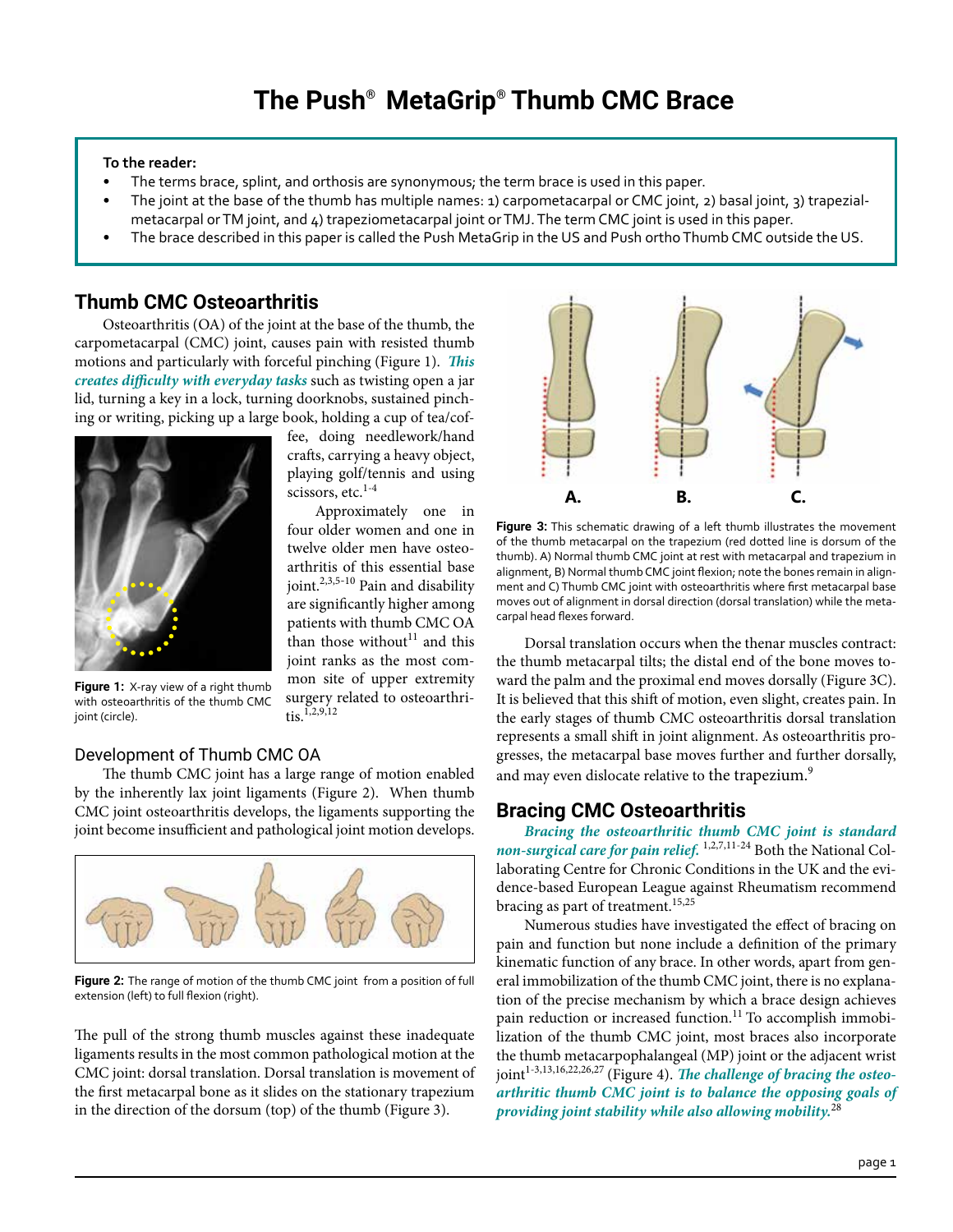## Immobilization or Stabilization?

Immobilization seeks to decrease inflammation by providing periods of rest to the joint. The role of inflammation in  $osteoarthritis remains controversial,<sup>29</sup> bringing into question$ 

whether immobilization in a brace is the optimal treatment for thumb CMC osteoarthritis. It is well known that prolonged immobilization decreases muscle strength, which in turn decreases joint stability.<sup>20</sup> If immobilization is the chosen treatment for thumb CMC OA, the resulting decrease in stabilizing muscle strength is likely a



**Figure 4:** Examples of brace designs for the thumb CMC joint which include CMC joint and thumb MP and/or wrist joints.

contributing factor to the progression of the pathological imbalance at the joint.

Motion, joint loading, and muscle strengthening have been shown to improve joint stability in patients with OA in large joints.<sup>30,31</sup> Although data for small non-weight-bearing joints is lacking, recent publications on the treatment of thumb CMC OA suggest that exercises and bracing facilitate pain control and use of the thumb in a balanced manner.<sup>11,23,24,26,27,32-38</sup>

Braces that do not impede daily activities allow longer periods of wear, which have been shown to decrease pain.<sup>13,16,22,26,27,39</sup> Because the design of many thumb braces hinders function, however, such braces are often worn only at night, and normal daily activities continue without bracing support.20 Consequently the dynamic force imbalance that encourages thumb CMC joint deformity continues to influence pathological progression during the day.<sup>40</sup>

or wrist joint pathology and inclusion of either/both joints may be indicated for those individuals, this is not descriptive of the majority of those with thumb CMC osteoarthritis. Additionally, since activities requiring pinch are the primary cause of thumb CMC joint symptoms,<sup>9</sup> the smaller brace design leaves critical sensory areas free while allowing unimpeded pinching, fingering, handling, and gripping activities.

### A Different Design: Pseudo-Hydraulic Environment

The Push MetaGrip brace developed by Nea International excludes adjacent joints, specifically limits CMC joint dorsal translation, and allows maximum function.<sup>26</sup> This is accomplished through dynamic stabilization using a pseudo-hydraulic environment. Originally developed in the mid-20th century as a way to stabilize long bones during fracture healing, a pseudohydraulic environment uses pressure created by contracting muscles within a closed cylinder to stabilize the bone encircled by the muscles.<sup>43</sup>

The Push MetaGrip stabilizes the thumb metacarpal by firmly encircling the thenar muscles. As the muscles enlarge during contraction, they fill the snugly-fitting cylinder, creating internal pressure within the brace which stabilizes the metacarpal (Figure 5). The brace does not need to cover the joint to provide this stability; it only needs to surround the thenar muscles. When the MetaGrip brace is in place, the very muscle contraction which normally causes the base of the first metacarpal to translate dorsally on the trapezium will, instead, stabilize the base of the metacarpal. This phenomenon is called "dynamic stabilization."

In contrast to an immobilization design, a brace using the pseudo-hydraulic principle allows some motion within the "cylinder." Those expecting traditional immobilization from the Push MetaGrip are surprised by the thumb mobility possible while wearing the brace. Thumb CMC motion is possible within the mid-range while wearing the brace, but when the thenar muscles contract, the muscle contraction stabilizes the first metacarpal and CMC joint movement is restricted. *The Push MetaGrip thus uniquely provides the most support when it is needed the most during active use of the thumb.* Consequently, an individual try-

## **The Ideal Brace**

*The optimal brace for isolated CMC joint osteoarthritis would stabilize only the thumb CMC joint, controlling pain by preventing dorsal translation, while allowing maximal function.* The brace would also encourage a balanced posture of the thumb during function so that it could be worn during nearly all activities. Maintaining ideal joint alignment during thumb muscle contraction increases function, decreases pain, and may potentially slow or control the deformity progression.<sup>18,21,33,41,42</sup>

Since CMC joint osteoarthritis is typically limited to the CMC joint, the ideal thumb brace design need not restrict other joints. Although some individuals with OA develop associated MP



Figure 5: A) The thenar muscles (the flexor pollicis brevis is cut away to show the underlying opponens pollicis) enlarge when they contract. B) The Push MetaGrip encircles these muscles, creating stablizing intermal pressure when the muscles contract.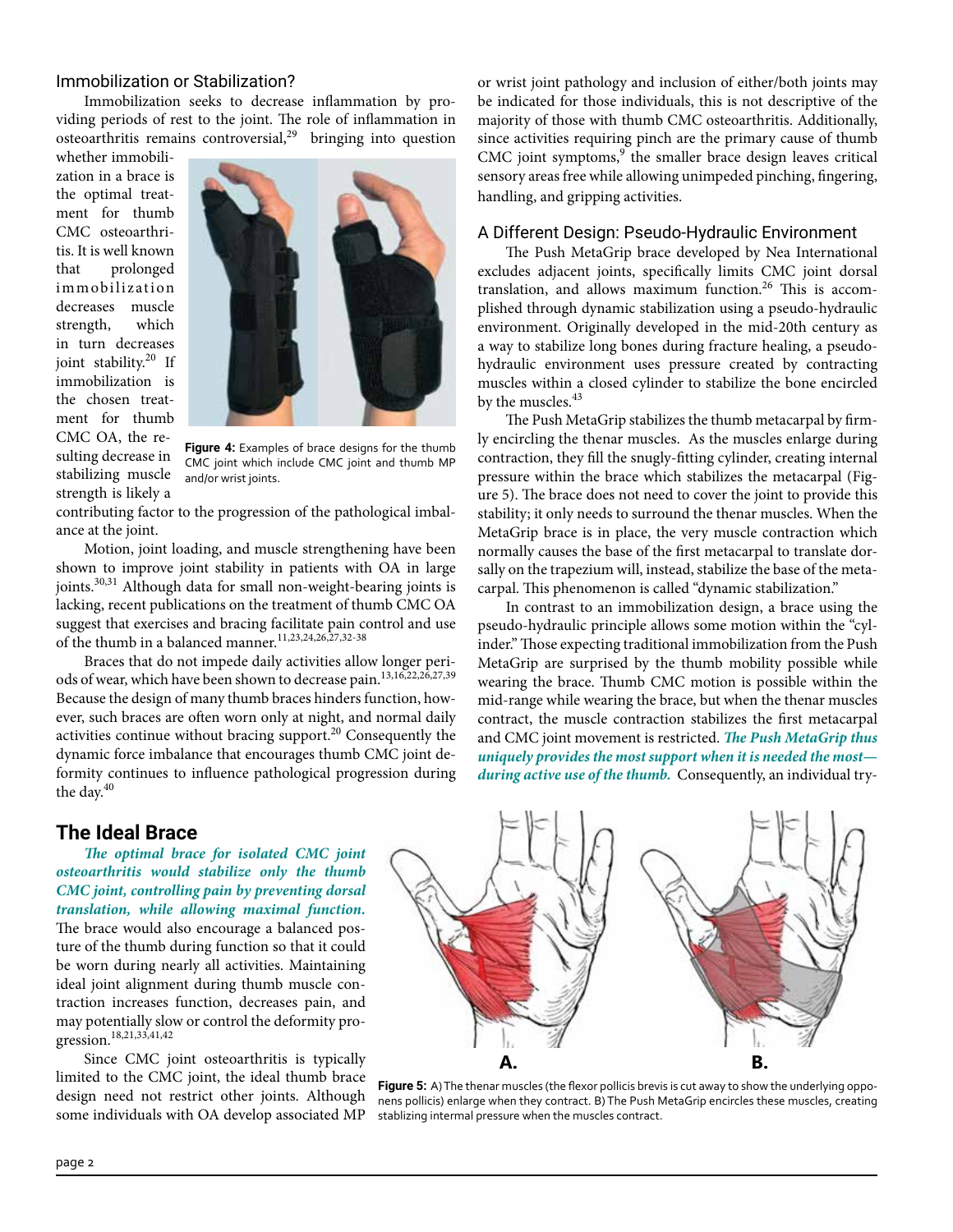ing on the Push MetaGrip who does not have thumb osteoarthritis or CMC joint hypermobility will be unable to experience the restriction of dorsal translation the brace provides.

For the pseudo-hydraulic environment to provide stability the brace must precisely and snugly fit the contours and size of the relaxed thenar muscles. Because individual thumb sizes and shapes vary, the Push MetaGrip provides an adjustable custom fitting by incorporating a malleable, bi-contoured aluminum reinforcement around the thenar muscle area of the brace. *This metal must be firmly contoured to fit snugly around the thenar muscles* (Figure 6 & 7). If the fit is loose or imprecise, the pseudohydraulic environment does not exist.

Since symptom severity is influenced by joint loading, $40$  a brace limiting metacarpal translation under load addresses the desired goal. Such a brace will likely be more effective in both alleviating symptoms and in influencing the course of the disease as compared to an immobilization brace that is rarely worn because its cumbersome design restricts function. 26,27,44





**Figure 6:** The aluminum insert must be snugly fitted around the thenar muscles.

**Figure 7:** X-ray showing the multi-contoured, bendable aluminum stay surrounding the thenar muscles.

Finally, and perhaps most importantly, disuse atrophy does not occur because the thenar muscles are actively contracting in the ideal mid-position while in the Push MetaGrip brace. Unlike an immobilization brace, the Push MetaGrip facilitates bal-

anced use of the stabilizing thumb muscles, increasing the likelihood that brace wear may positively influence the course of the disease. By maintaining a balanced posture when under load, the patient can potentially retrain the thumb muscles to allow weaning from the brace over time. This is in sharp contrast to immobilization braces that prevent muscle use, thereby weakening the intrinsic thumb muscles.

### Can a Small Brace be Effective?

As stated above, many braces endeavor to immobilize the thumb CMC joint and thus usually include the MP joint and may also include the wrist joint. Those who encounter the minimal design of the Push MetaGrip brace (Figure 8) question whether a small brace can be effective.

A study correlating the joint restriction provided and the function allowed by four braces showed the Push MetaGrip (the only brace not including other joints) significantly restricted thumb CMC joint motion in all directions, although it retained the largest range of motion.<sup>44</sup>

Two studies comparing braces including thumb CMC and MP joints with those including only the thumb CMC joint (one study was specifically the MetaGrip/ortho CMC) came to the same conclusions:

- Braces which include only the CMC joint have pain relief equal to that of braces including two joints
- Functional measures in both studies identified that the one joint brace allows retention of more function
- Patient preference strongly favors one joint inclusion. <sup>26,27</sup> Other studies have investigated patient compliance and pain

relief using a variety of braces. These studies have also concluded that *patients prefer a smaller brace and a smaller brace can provide pain relief.*16,17,19,39,45-48

# **Indications for the Push MetaGrip**

Although the Push MetaGrip was designed to specifically limit dorsal translation of the first metacarpal on the trapezium, the *CMC joint stability provided by the brace makes it suitable for other applications.*

## Post-Surgery Use

The goal of surgical reconstruction of the thumb CMC joint is to recreate stability while still allowing functional mobility. Because the Push MetaGrip brace only allows muscle contraction with the thumb CMC joint in mid-range, it is the ideal postoperative brace following thumb CMC joint reconstruction. The healing joint capsule is protected from the stress of end range joint motion. Unlike braces that immobilize the joint, the Push brace prepares the individual for effective weaning from external support by facilitating muscle strengthening in the ideal position while also protecting healing tissues. The brace can be fitted when the wound is stable, allowing the patient early protected use of the thumb for light activities.



**Figure 8:** The Push MetaGrip covers minimal area.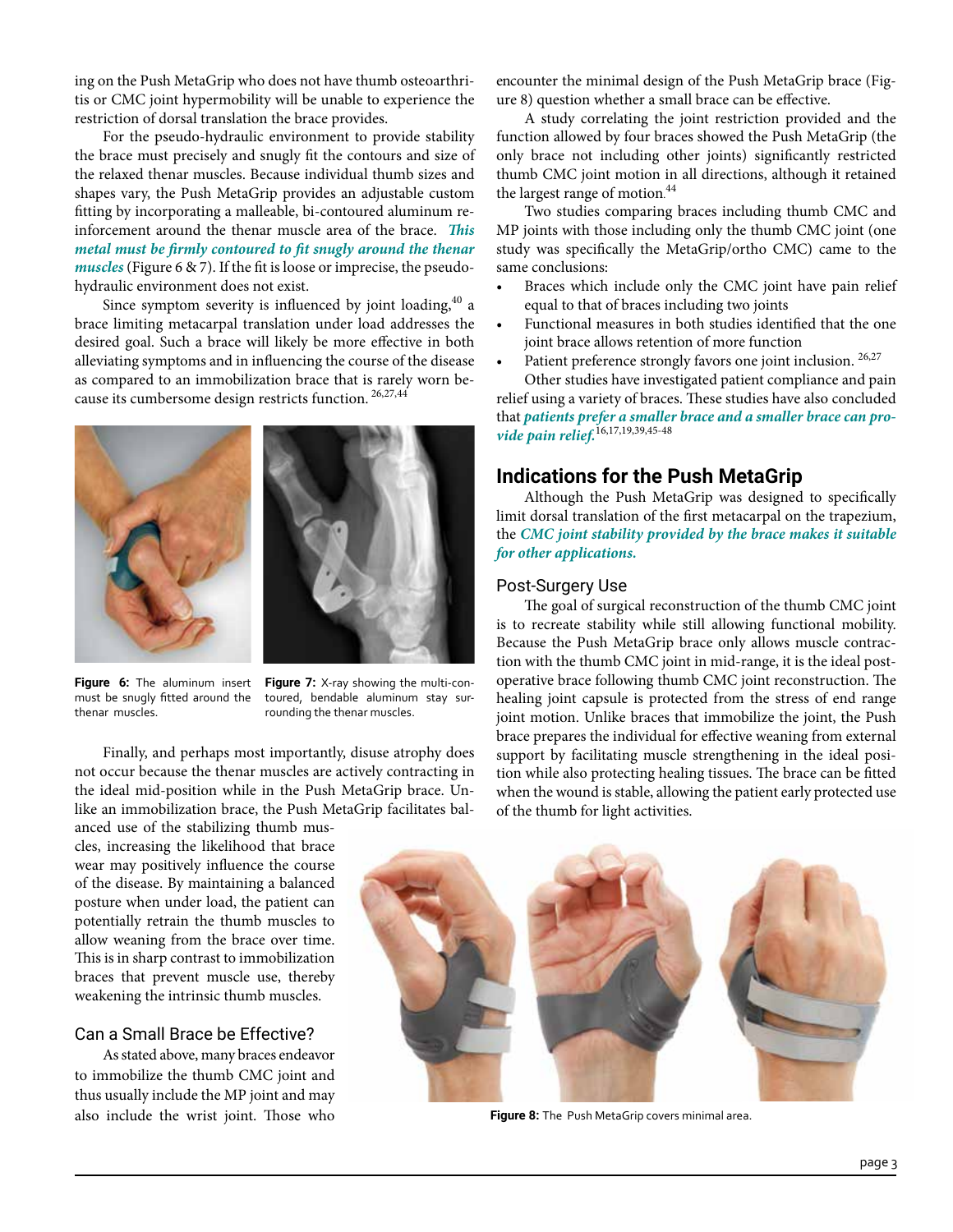# Thumb CMC Joint Hypermobility

Given the degree of motion the relatively lax ligaments allow at the normal thumb CMC joint, individuals with joint hypermobility often experience excessive motion at this joint, rendering it unstable during loading. Sometimes these hypermobile joints are symptomatic. Even if pain free, the use of the Push MetaGrip to stabilize the joint while under load enhances the ability of the thumb to hold and manipulate objects. The brace has been used successfully by individuals with general hypermobility as well as those with excessive hypermobility such as that caused by Erlos Danlos Syndrome.

# **Achieving the Impossible: Joint Stability and Mobility**

Successful bracing of the thumb CMC joint must control pain through effective joint stabilization while at the same time maximize functional mobility. Since the release of the uniquely designed Push MetaGrip in the United States in 2011, many patients with thumb CMC osteoarthritis have reported wearing the MetaGrip for pain control during a wide range of vocational and avocational activities (Figure 9), suggesting that *the Push Meta-Grip uniquely meets the contradictory goal of providing both mobility and stability of the thumb CMC joint.* 









Golfing **Cleaning Teeth** Pruning **Colfing Cleaning Teeth** Cleaning Teeth



Cutting with Scissors Shoeing a horse **Shoeing a horse Shoeing Americus** Knitting Haircutting







**Figure 9:** Examples of vocational and avocational activities while wearing the Push MetaGrip.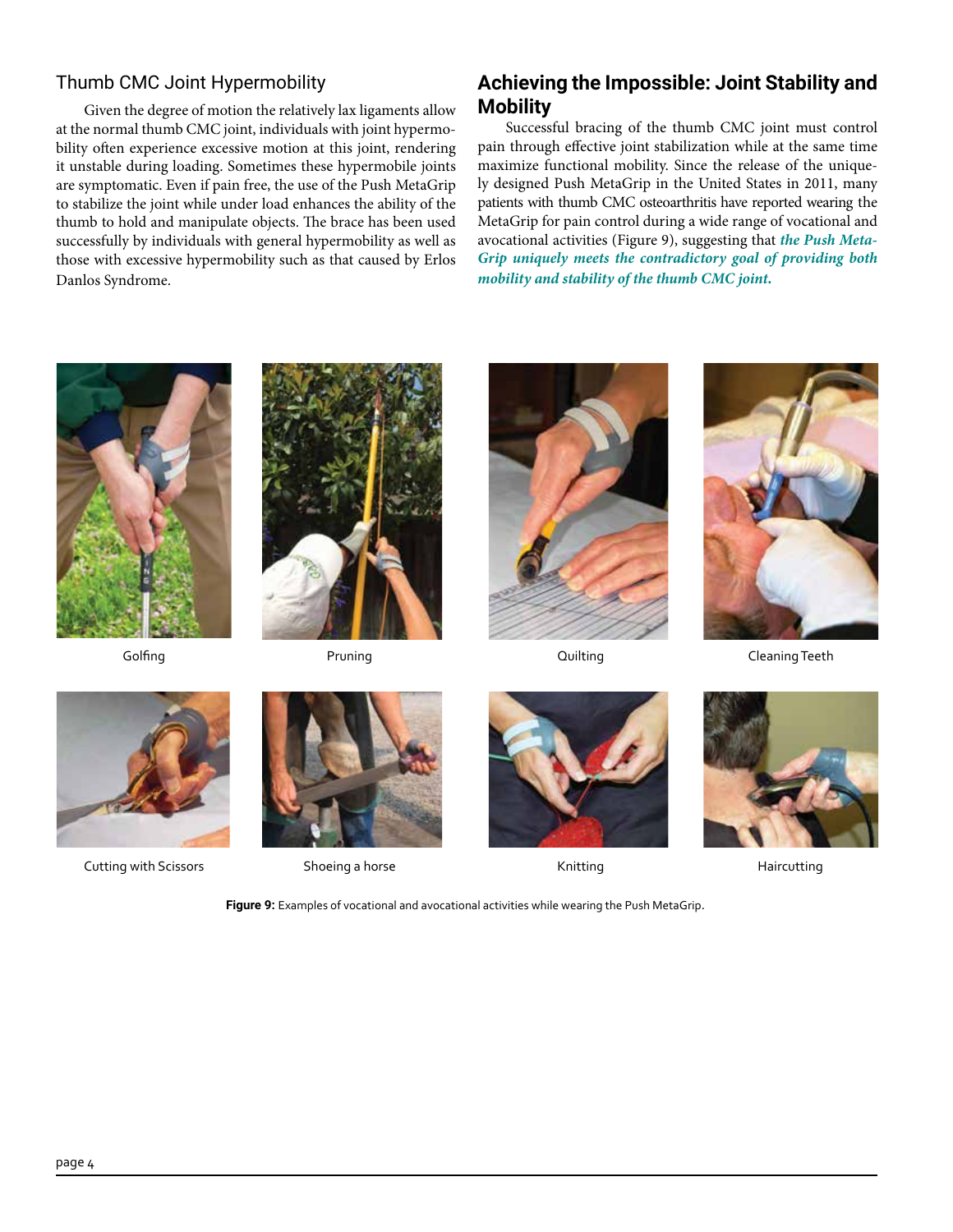### **REFERENCES**

- 1. Pai S, Talwalkar S, Hayton M. Presentation and management of arthritis affecting the trapezio-metacarpal joint. Acta Ortho Belg 2006;72:3-10.
- 2. Barron O, Glickel S, Eaton R. Basal joint arthritis of the thumb. J Am Acad Orthop Surg 2000;8:314-23.
- 3. Dias R, Chandrasenan V, Burke F. Basal thumb arthritis. Postgrad Med J 2007;83:40-3.
- 4. Zhang Y, Niu J, Kelly-Hayes M, et al. Prevalence of symptomatic hand osteoarthritis and its impact on functional status among the elderly: The Framingham Study. Am J Epidemiol 2002;156:1021-7.
- 5. Swigart C, Eaton R, Glickel S, Johnson C. Splinting in the treatment of arthritis of the first carpometacarpal joint. J Hand Surg Am 1999;24:86-91.
- 6. Armstrong A, Hunter J, Davis T. The prevalence of degenerative arthritis of the base of the thumb in postmenopausal women. J Hand Surg Br 1994;19:340-1.
- 7. Dahaghin S, Bierma-Zeinstra S, Ginai A, et al. Prevalence and pattern of radiographic hand osteoarthritis and association with pain and disability (the Rotterdam study). Ann Rheum Dis 2005;64:682-7.
- Haara M, Heliövaara M, Kröger H, et al. Osteoarthritis in the carpometacarpal joint of the thumb. Prevalence and associations with disability and mortality. J Bone Joint Surg Am 2004;86-A:1452-7.
- 9. Pellegrini V, Jr. Osteoarthritis at the base of the thumb. Orthop Clin North Am 1992;23:83-102.
- 10. Dillon C, Hirsch R, Rasch E, Gu Q. Symptomatic hand osteoarthritis in the United States: prevalence and functional impairment estimates from the third U.S. National Health and Nutrition Examination Survey, 1991-1994. Am J Phys Med Rehab 2007;86:12-21.
- 11. Kjeken I, Smedslund G, Moe R, et al. Systematic review of design and effects of splints and exercise programs in hand osteoarthritis. Arthritis Care Res 2011;63:834-48.
- 12. Van Heest A, Kallemeier P. Thumb carpal metacarpal arthritis. J Am Acad Orthop Surg 2008;16:140-51.
- 13. Swigart C. Arthritis of the base of the thumb. Curr Rev Musculoskelet Med 2008;1:142-6.
- 14. Murphy N, Dasari B, Adams J. A review of osteoarthritis of the trapeziometacarpal joint (TMJ). J Rheum Occup Ther 2009;24:8-11.
- 15. Zhang W, Doherty M, Leeb B, et al. EULAR evidence based recommendations for the management of hand osteoarthritis: report of Task Force of the EULAR Standing Committee for International Clinical Studies Including Therapeutics (ESCISIT). Ann Rheum Dis 2007;66:377-88.
- 16. Boustedt C, Nordenskiöld U, Lundgren Nilsson A. Effects of a hand-joint protection programme with an addition of splinting and exercise: one year follow-up. Clin Rheumatol 2009;28:793-9.
- 17. Berggren M, Joost-Davidsson A, Lindstrand J, et al. Reduction in the need for operation after conservative treatment of osteoarthritis of the first carpometacarpal joint: a seven year prospective study. Scand J Plast Reconstr Surg Hand Surg 2001;35:415-7.
- 18. Weiss S, LaStayo P, Mills A, Bramlet D. Prospective analysis of splinting the first carpometacarpal joint: an objective, subjective and radiographic assessment. J Hand Ther 2000;13:218-26.
- 19. Weiss S, LaStayo P, Mills A, Bramlet D. Splinting the degenerative basal joint: Custom-made or prefabricated neoprene? J Hand Ther 2004;17:401-6.
- 20. Rannou F, Dimet J, Boutron I, et al. Splint for base-of-thumb osteoarthritis: a randomized trial. Annals Intern Med 2009;150:661-9.
- 21. Wajon A. Clinical splinting successes: the thumb "strap splint" for dynamic instability of the trapeziometacarpal joint. J Hand Ther 2000;13:236-7.
- 22. Gomes Carreira A, Jones A, Natour J. Assessment of the effectiveness of a functional splint for osteoarthritis of the trapeziometacarpal joint of the dominant hand: a randomized controlled study. J Rehabil Med 2010;42:469-74.
- 23. Valdes K, Marik T. A systematic review of conservative interventions for osteoarthritis of the hand. J Hand Ther 2010;23:334-50.
- 24. O'Brien V, McGaha J. Current practice patterns in conservative thumb CMC joint care: survey results. J Hand Ther 2014;27:14-22.
- 25. National Collaborating Centre for Chronic Conditions (UK). Osteoarthritis: national clinical guideline for care and management in adults. London:

Royal College of Physicians, 2008.

- 26. Vegt A, Grond R, Grüschke, J, et al. The effect of two different orthoses on pain, hand function, patient satisfaction and preference in patients with thumb carpometacarpal osteoarthritis: a multicentre, crossover, randomised controlled trial. Bone Joint J 2017;99-B:237-44.
- Cantero-Téllez R, Villafañe J, Valdes K, Berjano P. Effect of immobilization of metacarpophalangeal joint in thumb carpometacarpal osteoarthritis on pain and function. A quasi-experimental trial. J Hand Ther 2017. doi: 10.1016/j.jht.2016.11.005.
- 28. Pellegrini V, Jr. The basal articulations of the thumb: pain, instability, and osteoarthritis. In: Peimer CA, ed. Surgery of the hand and upper extremity. New York: McGraw-Hill; 1996:1019-42.
- 29. Sokolove J, Lepus C. Role of inflammation in the pathogenesis of osteoarthritis: latest findings and interpretation. Ther Adv Musculoskelet Dis 2013;5:77-94.
- 30. Fransen M, McConnell S, Harmer AR, et al. Exercise for osteoarthritis of the knee: a Cochrane systematic review. Br J Sports Med 2015;49:1554-7.
- 31. Alkatan M, Baker JR, Machin DR, et al. Improved function and reduced pain after swimming and cycling training in patients with osteoarthritis. J Rheumatol 2016;3:666-72.
- 32. Lockard M. Exercise for the patient with upper quadrant osteoarthritis. J Hand Ther 2000;13:175-83.
- Taylor J. Restoration of dynamic stability in early osteoarthritis of the carpometacarpal joint of the thumb. Hand Ther 2000;5:37-41.
- 34. Neumann D, Bielefeld T. The carpometacarpal joint of the thumb: stability, deformity, and therapeutic intervention. J Orthop Sports Phys Ther 2003;33:386-98.
- 35. Moran M. Osteoarthritis and occupational therapy intervention. Phys Med Rehab: State of the Art Reviews 2001;15:65-81.
- 36. O'Brien V, Giveans M. Effects of dynamic stability approach in conservative intervention of the carpometacarpal joint of the thumb: A retrospective study. J HandTher 2013;26:44-51.
- 37. Valdes K, von der Heyde R. An exercise program for carpometacarpal osteoarthritis based on biomechanical principles. J Hand Ther 2012;25:251-62.
- 38. Ye L, Kalichman L, Spittle A, et al. Effects of rehabilitative intervention on pain, function, and physical impairment in people with hand osteoarthritis: a systematic review. Arthritis Res Ther 2011;13:R28.
- 39. Wajon A, Ada L. No difference between two splint and exercise regimens for people with osteoarthritis of the thumb: A randomised controlled trial. Aust J Physiother 2005;51:245-9.
- 40. Segal R, Avrahami E, Lebdinski E, et al. The impact of hemiparalysis on the expression of osteoarthritis. Arthritis Rheum 1998;41:2249-56.
- 41. McKee P, Eason-Klatt M. Multi-center study comparing two styles of orthoses for individuals with thumb carpometacarpal osteoarthritis [abstract]. J Hand Ther 2006;19:446-7.
- 42. Colditz J. The biomechanics of a thumb CMC immobilization splint: design and fitting. J Hand Ther 2000;13:228-35.
- 43. Sarmiento A, Kinman P, Galvin E, et al. Functional bracing of fractures of the shaft of the humerus. J Bone Joint Surg Am 1977;59:596-601.
- 44. Hamann N, Heidemann J, Heinrich K, et al. Stabilization effectiveness and functionality of different thumb orthoses in female patients with first carpometacarpal joint osteoarthritis. Clin Biomech 2014;29:1170-6.
- 45. Bani M, Arazpour M, Kashani R, et al. Comparison of custom-made and prefabricated neoprene splinting in patients with first carpometacarpal joint osteoarthritis. Disabil Rehabil Assist Technol 2013;8:232-7.
- 46. Bani M, Arazpour M, Kashani R, et al. The effect of custom-made splints in patients with the first carpometacarpal joint osteoarthritis. Prosthet Orthot Int 2013;37:139-44.
- 47. Becker S, Bot A, Curley S, et al. A prospective randomized comparison of neoprene vs thermoplast hand-based thumb spica splinting for trapeziometacarpal arthrosis. Osteoarthritis Cartilage 2013;21:668-75.
- 48. Wilder F, Barrett J, Farina E. Joint-specific prevalence of osteoarthritis of the hand. Osteoarthritis Cartilage 2006;14:953-7.